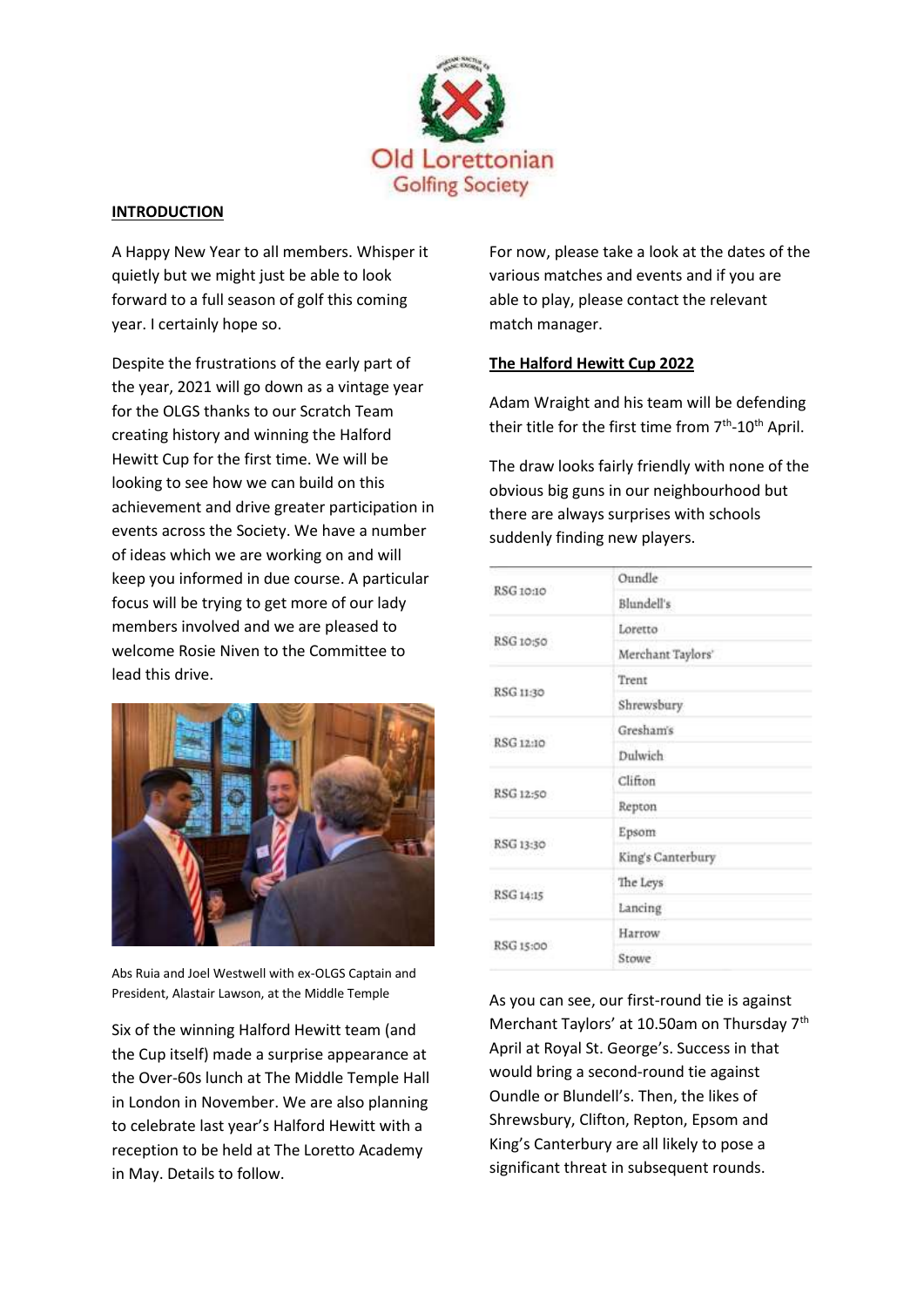

Anyone interested in coming down to Kent to support the team please contact me at [andrewjrbrown1@gmail.com](mailto:andrewjrbrown1@gmail.com)



The weather at Deal last September was glorious – it may not be as warm this April!

#### **The Mellin Salver 2022**

This takes place at West Hill in late June and comprises three tournaments for Over 55s, Over 65s and Over 75s. Loretto's record of late has been fairly patchy but it is always an enjoyable event.

The draw this year sees us in the final quartile of the 16 schools with a first-round match against Bedford with last year's winners, Forest, safely in the top half of the draw.



West Hill – host of The Mellin Salver

|                      | Time  | Round <sub>1</sub> | Time | Round<br>$\overline{\mathbf{z}}$ |  |  |
|----------------------|-------|--------------------|------|----------------------------------|--|--|
| $\mathbf{1}$         | 8.20  | Forest             | 1.20 |                                  |  |  |
|                      |       | Oundle             |      |                                  |  |  |
| $\overline{2}$       | 8.40  | Aldenham           |      |                                  |  |  |
|                      |       | Cranleigh          |      |                                  |  |  |
| 9.00<br>$\mathbf{3}$ |       | Bradfield          | 2.00 |                                  |  |  |
|                      |       | Cheltenham         |      |                                  |  |  |
| $\sim$               | 9.20  | Sherborne          |      |                                  |  |  |
|                      |       | Haileybury         |      |                                  |  |  |
| $5^{\circ}$          | 9.40  | Shrewsbury         | 2.40 |                                  |  |  |
|                      |       | Downside           |      |                                  |  |  |
| 6                    | 10.00 | Felsted            |      |                                  |  |  |
|                      |       | Hurstpierpoint     |      |                                  |  |  |
| 7                    | 10.20 | Loretto            | 3.20 |                                  |  |  |
|                      |       | Bedford            |      |                                  |  |  |
| 8                    | 10.40 | Mill Hill          |      |                                  |  |  |
|                      |       | Lancing            |      |                                  |  |  |

The draw for the Burles, the Over 65s, is the same while the Millard, the Over 75s competition, starts with a stableford with the top four proceeding to a knock-out.

## **OLGS and The Loretto Golf Academy**

Over the past couple of years, the Society has been trying to forge closer links with the Golf Academy but sadly COVID has interrupted most of the plans. Finding suitable dates is a challenge at the best of times but Covid restrictions has made it impossible. It is proposed going forward to include in our schedule both a Scratch team match against The Academy and also a social match. Each year members of the Upper Sixth, whatever